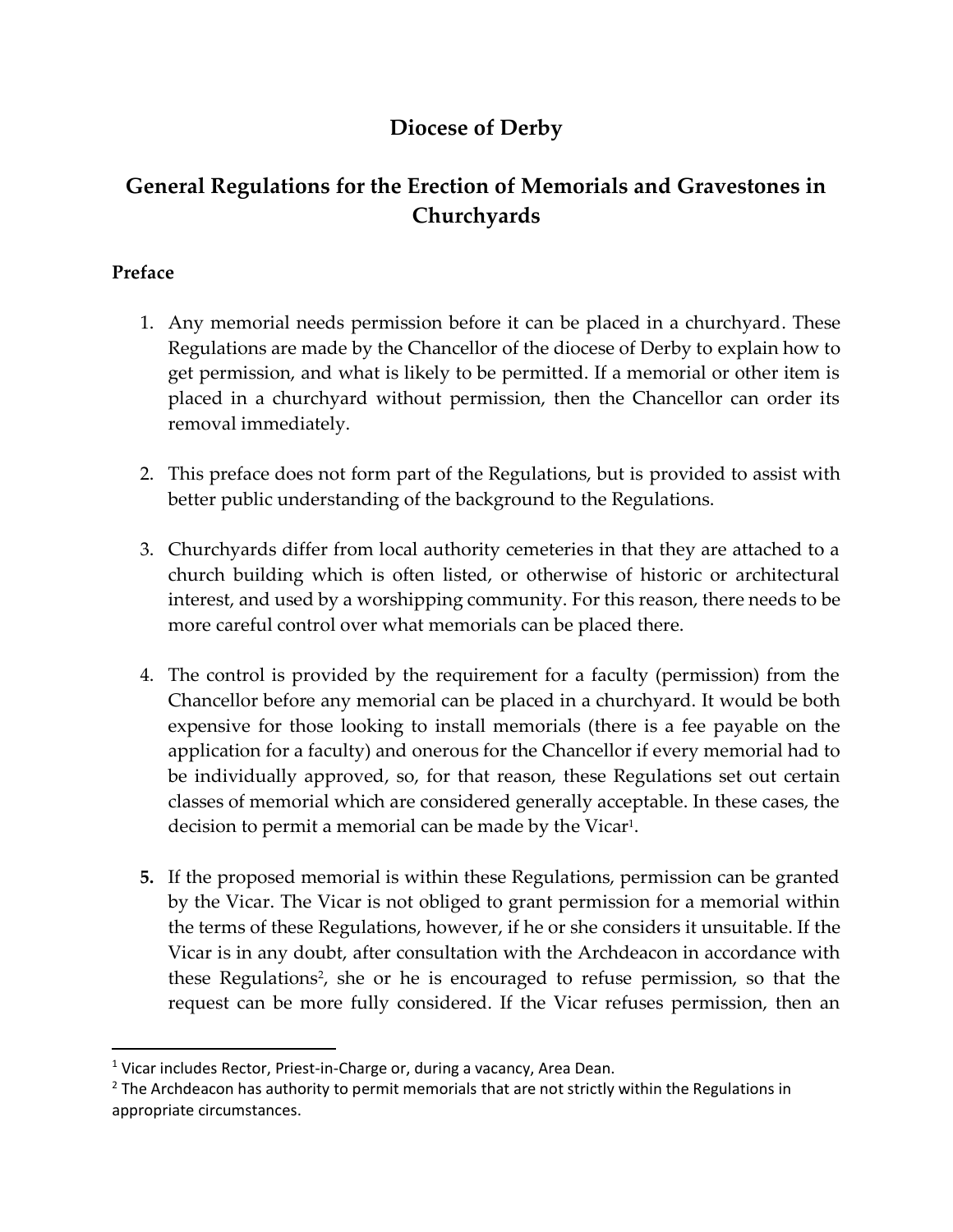application can be made to the Chancellor for permission. **If a memorial does not comply with these regulations, the Vicar has no authority to grant permission.** 

- 6. If a proposed memorial is not of a type permitted by these Regulations, this means that it is not considered generally acceptable and so will need detailed consideration before it can be permitted. Certain types of memorial are out of keeping with the churchyards of the diocese and are considered generally to be unsuitable and, as such, would only be permitted in exceptional circumstances.
- 7. The judgment as to what is generally acceptable or generally unacceptable is based on many years' practical experience. It is informed by wide consultation and takes account of a variety of factors. In particular, memorials in a consecrated churchyard must not be contrary to, or indicative of any departure from, the doctrine of the Church of England in any essential matter, although in a secular and multicultural age they do not have to be positively Christian in character. The appearance of a memorial is also important. It should be of a modest and sober appearance, which will not cause it either to stand out or to detract or distract from the atmosphere of the churchyard as a place of quiet prayer, reflection and commemoration. Since a churchyard frequently forms the immediate surroundings to a church, it is necessary to consider whether the proposed memorial will add to or detract from those surroundings. This is particularly important where the church is listed, as a listed building is given a special status by the secular law. Finally, it is important to consider the impact of a proposed memorial on practical aspects of the life of a church, such as churchyard maintenance and health and safety.
- 8. It must be stressed that these Regulations do not place limits on what may be permissible. They mark the limits of the Vicar's authority to grant permission. If a design which does not fall within these Regulations can be justified, it may be permitted by the Chancellor. The presence of existing memorials which do not conform to these Regulations does not, however, necessarily set a precedent for further such memorials.

#### **Introduction**

9. These Regulations describe memorials which will generally be acceptable in the churchyards of the diocese. A memorial which is within the terms of these Regulations is likely to be permitted. A memorial which is outside the terms of the Regulations is less likely to be permitted. Some types of memorials will only be permitted in exceptional circumstances. These Regulations only apply to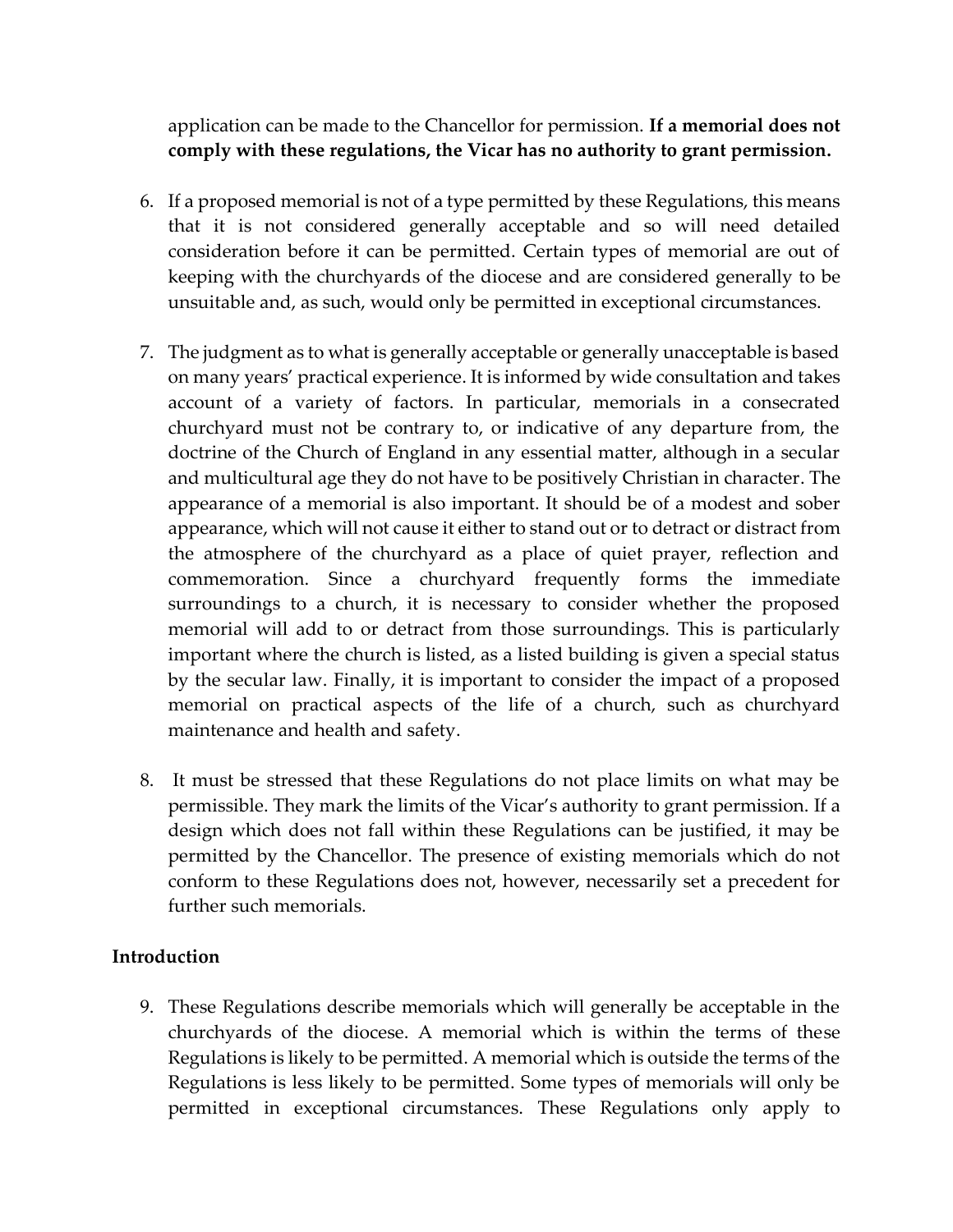memorials and gravestones. Anyone wishing to introduce any other item into a churchyard should discuss this with the Vicar.

- 10. Some churchyards have their own regulations which have been approved by the Chancellor to accommodate particular local conditions. If so, those local regulations will apply in place of these ones. Parishes may seek approval of local variations to these Regulations from the Chancellor. Anyone with questions as to the applicability or operation of these Regulations should check with the Vicar or Registry Office (details below).
- 11. Records of burials, interred ashes and reserved grave spaces are kept by the church. These should be accurate and kept up-to-date. Questions as to the locations of burials and the availability of grave spaces should be addressed to the Vicar, in the first instance.

### **General principles**

- 12. The Vicar may permit *either* an upright headstone *or* a horizontal slab on each grave, provided that it falls within the standard specifications set out in the following sections, and the sections on materials and inscriptions below.
- 13. Any memorial permitted under these Regulations must be fixed securely and in accordance with BS8415 and the construction dowels and fixings should be in accordance with the National Association of Memorial Masons' code of working practice.
- 14. These Regulations also contain provisions on commemoration after cremation, flowers and churchyard maintenance.

#### **Standard Specifications**

#### *Upright headstones*

- 15. In order to fall within the standard specifications, an upright headstone must be of the following dimensions:
	- a. Adult headstones between 75cm (30") and 120cm (48") in height; 50cm (20") and  $90cm$  (36") in width; and  $7.5cm$  (3") and  $15cm$  (6") thick, but in the case of slate 2.5cm (1") thick;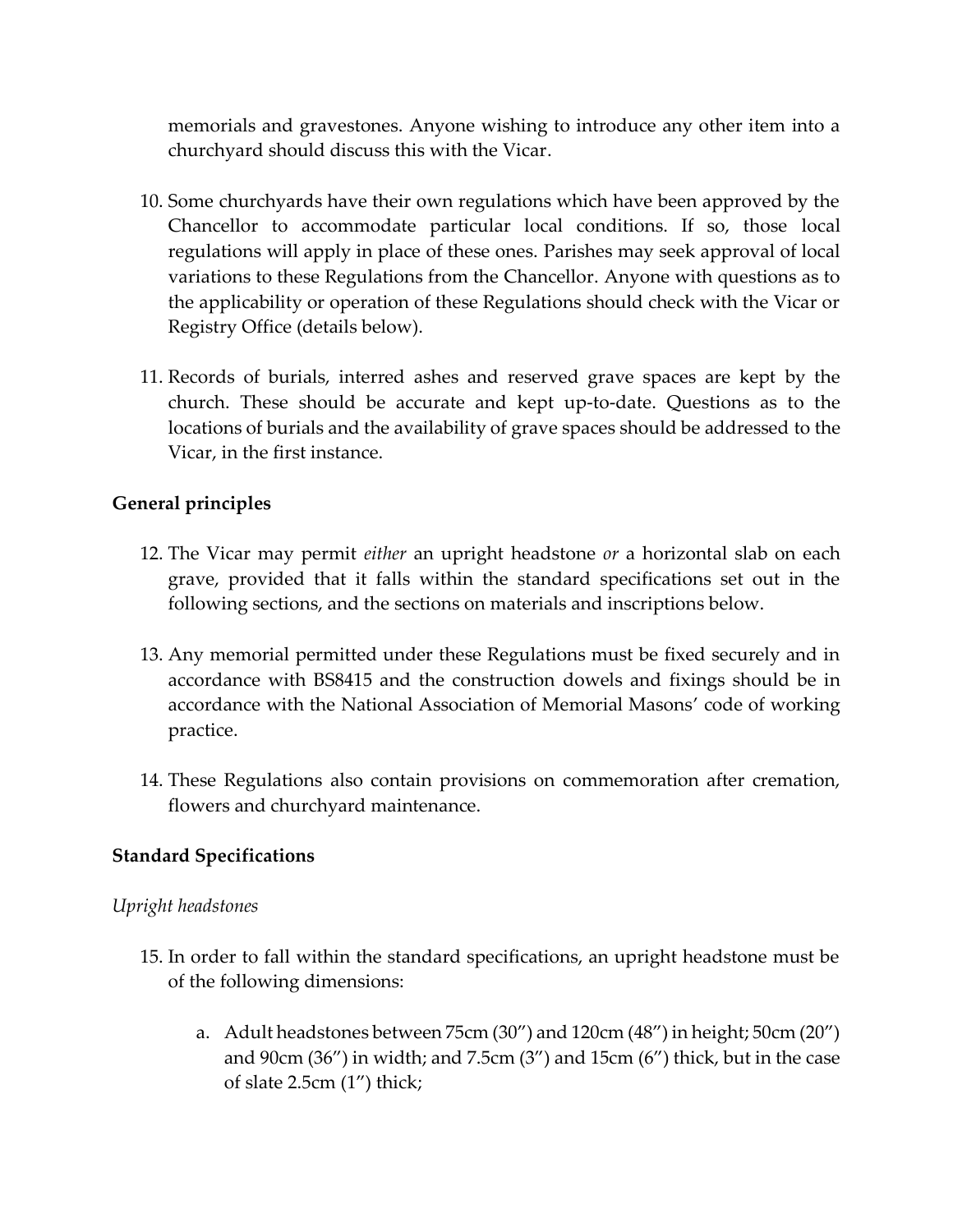- b. Headstones for children may be smaller but no less than 60cm (24") in height, 37.5cm (15") in width and 5cm (2") thick.
- 16. In order to fall within the standard specifications, an upright headstone must be of one of the following three designs:
	- a. Inserted directly into the ground to sufficient depth to ensure stability; or
	- b. On an integral base which does not project above the ground by more than the thickness of the gravestone and does not project beyond the gravestone by more than 10cm (4") in any direction;
	- c. On a vase base, where the receptacle for flowers shall be flush with the top of the base and may extend up to 20cm (8") in front of the headstone.

The Vicar may permit headstones, the top of which is not horizontal, provided that the Vicar is satisfied that the shape or style of top is appropriate for the churchyard.

- 17. Alternatively, a simple wooden cross is within the standard specifications if it is not more than 90cm (36") tall.
- 18. Alternatively, a flower vase is within the standard specifications if it is not more than 30cm (12") in height and fixed securely to a foundation stone of not more than 50cm square (20" by 20") flush with the ground.

#### *Horizontal slabs*

19. A horizontal slab is within the standard specifications, if it is no larger than 210cm (84") by 90cm (35"), including the base. Any base should extend no more than 12.5cm (5") around the stone and itself be flush with the ground.

## **Standard specifications: materials**

- 20. Materials must harmonise with the natural local landscape and local stones are to be preferred. In certain churchyards within the Peak District National Park, sandstone only is permitted in sandstone areas and limestone only in limestone areas.
- 21. Subject to this, the Vicar may permit a memorial in any of the following materials:
	- a. Limestones (including Nabresina, Boticino and certain suitable Portuguese stones), sandstones, Stancliffe or Darley Dale stone, grey granite (no lighter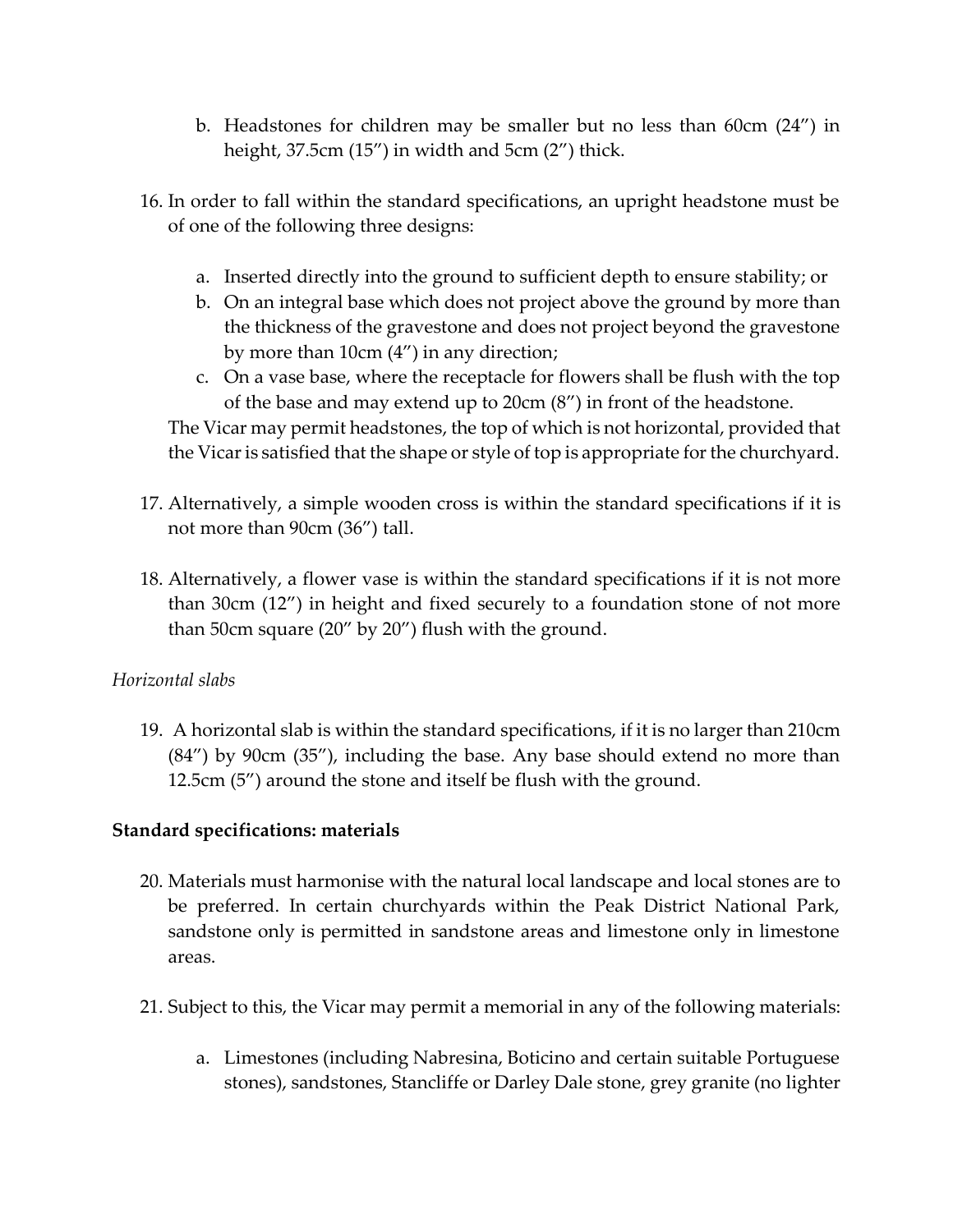than Light Grey and no darker than Rustenburg grey and matt (unpolished)) and slate;

b. Wood (teak and oak).

# **Standard specifications: inscriptions**

- 22. The Vicar may permit an inscription which:
	- a. is simple, reverent and not contrary to the doctrine of the Church of England;
	- b. is set out in plain carved lettering. Lettering may be painted a shade lighter or darker than the natural colour of the stone. On some sandstones and granites, raised lettering standing out from the cutaway stone can be effective. The mason's name may be inscribed at the side or on the reverse of the headstone in unpainted and unleaded letters not larger than 15mm  $(3/4'')$  in height;
	- c. includes, if desired, a scriptural text, or extract or quotation from the Book of Common Prayer, a hymn, a poem or other suitable phrase. If a scriptural text is used, it is not necessary to give the reference.
	- d. is in English.
- 23. The Christian name and surname of the deceased should be given, with age and date (or year) of death, or the years of birth and death. Nicknames and terms of endearment may additionally be permitted in appropriate cases.
- 24. The Vicar may also permit the uncoloured inscription of a badge or insignia from the armed forces (with written permission from the regiment or other body).
- 25. Additions may be made to an inscription at a later date following a subsequent interment in the same grave, but approval is required and the wording must be consistent with the original inscription.

## **Archdeacons' authority**

- 26. Archdeacons have general authority from the Chancellor to allow applications that are not strictly within these Regulations, if they consider it appropriate. This includes, but is not limited to:
	- a. Inscriptions in Latin or Greek;
	- b. Small (not more than 10cm (4") by 10cm (4")) well carved and uncoloured engravings depicting some item of particular relevance to the deceased;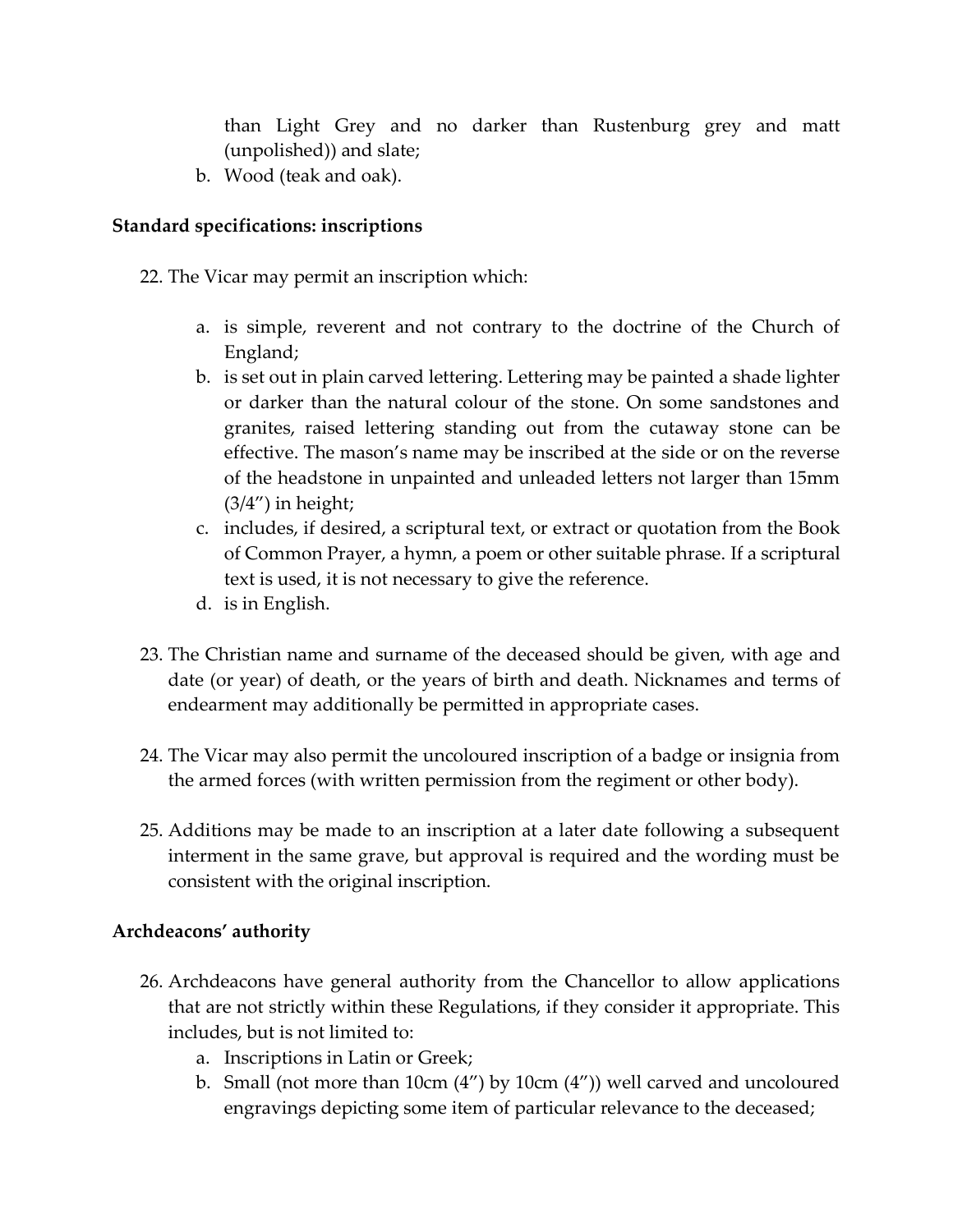- c. Gilded or silvered lettering.
- 27. Where a memorial falls outside the standard specifications set out above, the Vicar should therefore consult the Archdeacon. If (i) the Archdeacon is satisfied that, in the churchyard in question, the memorial does not represent a significant or harmful departure from the terms of these Regulations; and (ii) the memorial does not fall within the lists at paragraphs 29 and 30 below, then, with the Archdeacon's approval, the Vicar may permit the memorial even though it falls outside the standard specifications.
- 28. If the memorial falls outside the standard specifications and the Archdeacon does not or cannot approve it, then permission can only be granted by making an application to the Chancellor. Permission granted by the Chancellor is known as a "faculty". There is a fee payable on the application for a faculty. Faculty application forms may be obtained from the Registry Office (whose contact details are given below). There is no guarantee that a faculty will be granted for a memorial which falls outside the scope of these Regulations. Individually designed memorials which fall outside the scope of these Regulations, but which will contribute to and enhance the appearance of the churchyard, are not to be discouraged.

## **Other designs of memorial**

- 29. A faculty from the Chancellor will be required for the following memorials or features:
	- a. Memorials in the form of an open book or a standing cross (other than a wooden cross permitted by paragraph 17). The reasons for seeking a memorial in one of these forms should be set out in the application;
	- b. Inscriptions in languages other than English, Latin or Greek.
- 30. The following memorials or features will generally be considered unsuitable and unacceptable in the churchyards of the diocese. They will therefore only be permitted by the Chancellor in exceptional circumstances:
	- a. Memorials in highly polished, brightly coloured, black or white materials, including black, blue, red, green or white granites and all polished granites; any marble, synthetic stone, terracotta, metal, glass or plastic;
	- b. Memorials in the shape of a heart or any other object (other than an upright headstone, a horizontal slab, a cross or a book, as above);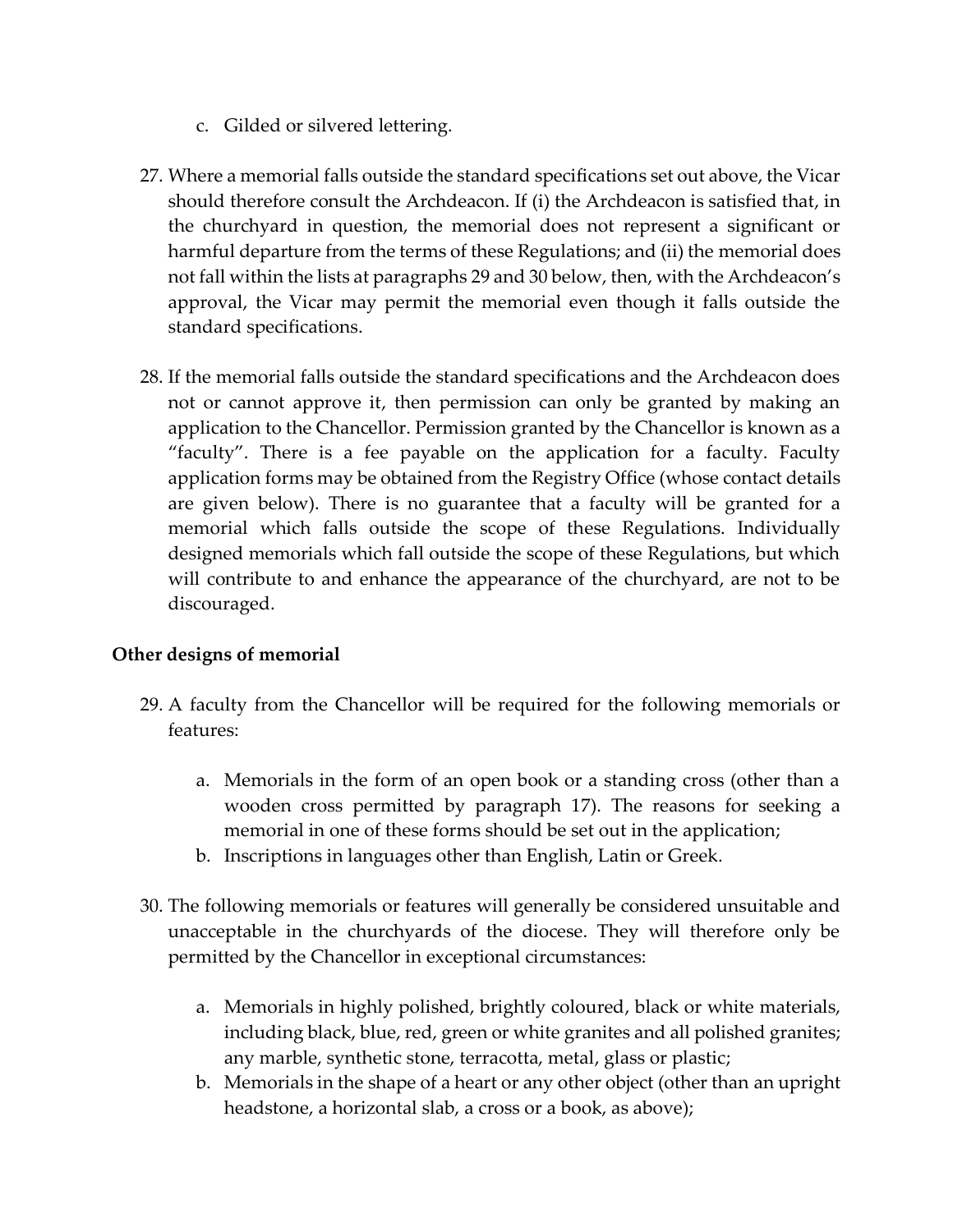- c. Memorials with kerbed surrounds, railings, chains, chippings or glass shades;
- d. Cursive script; leaded lettering; trademarks or advertisements;
- e. Large (more than 10cm (4") by 10cm (4")) carved, but uncoloured motifs or images, and coloured or painted motifs or images of any size;
- f. Images of the deceased, whether photographs, etched photographs, ceramic portraits or cameos;
- g. Stone, concrete, metal, plaster, glass or plastic objects, e.g. model people, animals or toys;
- h. Freestanding containers e.g. vases or birdbaths
- i. Moving items such as windmills or windchimes;
- j. Lighting, including solar lights or candles;
- k. QR or other machine-readable codes.

### **Commemoration after cremation**

31. It must be stressed that the scattering of ashes or unauthorised interment of ashes is never permissible in a churchyard. Cremated remains may be interred in an existing grave, or otherwise in a part of the churchyard specifically reserved for this purpose under the authority of a faculty. Where an area of the churchyard is set aside by faculty, then conditions will be laid down as to the manner in which the deceased may be commemorated. Usually and preferably this will be done by means of a Book of Remembrance kept in the church. Subject to the provisions of any faculty, the Vicar may permit stones to be laid over cremated remains, provided they are flat tablets no bigger than 40cm (16") by 40cm (16"); and laid flush with the ground.

## **Flowers**

- 32. The Vicar may permit flowers to be placed in the churchyard, provided that they are:
	- a. Real flowers or, if artificial, made from silk or similar fabric, but not plastic (save for Remembrance poppies); and
	- b. Not wrapped in plastic, tied with a bow or in a temporary container; and
	- c. Placed in the receptacle for flowers, where one is incorporated into the design of the memorial; or
	- d. Otherwise, laid on the ground or placed in a temporary removeable receptacle or vase which is secured to the ground. There may not be more than 3 such containers on any one grave.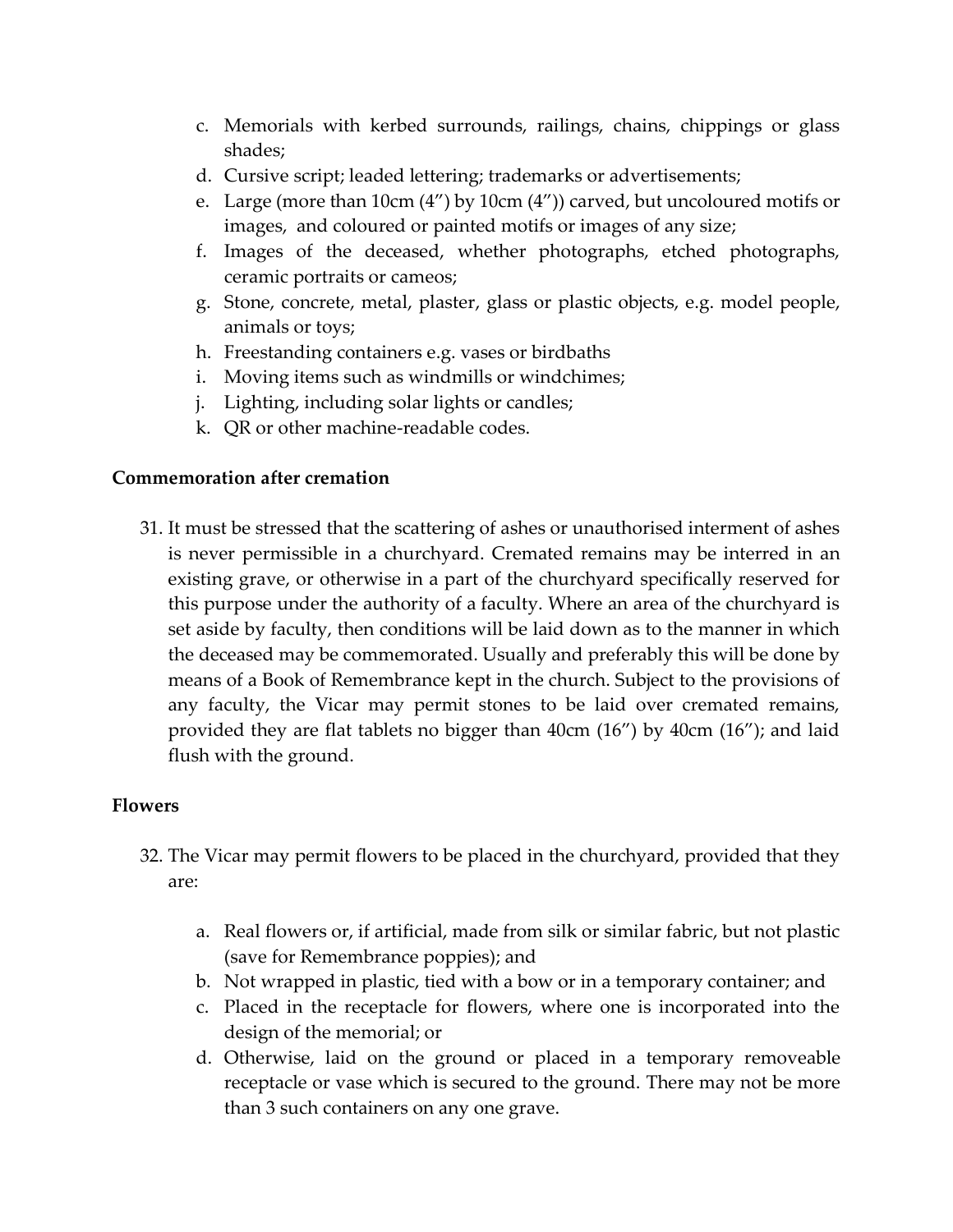- 33. The Vicar may remove and dispose of or authorise the removal and disposal of any flowers which do not comply with these conditions.
- 34. The Vicar may permit bulbs to be planted in the soil on any grave, but the Vicar may not permit the planting of trees, shrubs, conifers or other perennial plants in the soil on a grave.

### **Churchyard Maintenance**

- 35. The Vicar may give written permission to the owner of a memorial for the cleaning, repair and renovation, altering of or adding to the inscription, of a memorial of up to 50 years old, including the temporary removal of a memorial for these purposes. The cleaning, repair and renovation of memorials must be in accordance with Church Buildings Council and Historic England Guidelines and the memorial must still comply with these Regulations. Works to memorials over 50 years old will require a faculty.
- 36. The Vicar may remove or authorise the removal of any flowers, and any temporary receptacle or vase containing them, if they are:
	- a. Wilted or dead (in the case of real flowers); or
	- b. Broken, damaged or otherwise unsightly (in the case of artificial flowers).
- 37. Small items, such as models or soft toys, and seasonal tributes, other than flowers, should not be placed in churchyards without permission. The Vicar may, at her or his discretion and on such conditions as she or he may impose, authorise such items to be placed and left on a grave for such period not exceeding a year from the last interment or two months from their placement as she or he may determine. If such items are placed on a grave, the Vicar may remove and dispose of or authorise the removal and disposal of such items from the churchyard, however long the items have been present, at any time after the authority granted has expired, or sooner if the items have become broken or unsightly, on condition that:
	- a. The items are retained for two months before their disposal; and
	- b. Upon removal, notice is given to the relatives of the deceased and/or left at the grave that the items have been removed from the grave, where they are being kept and when they will be disposed of, so that they can be collected, if required.